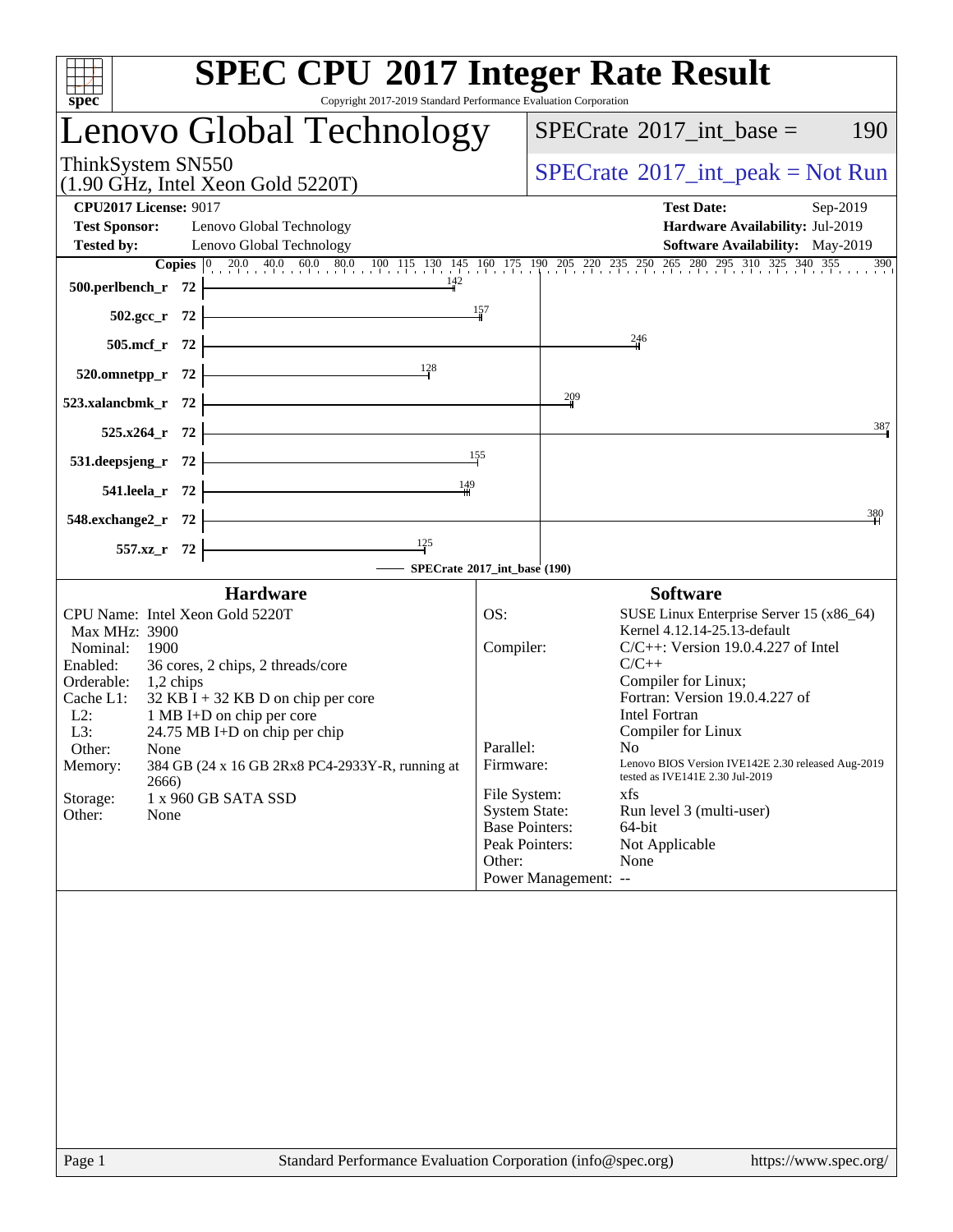

### **[SPEC CPU](http://www.spec.org/auto/cpu2017/Docs/result-fields.html#SPECCPU2017IntegerRateResult)[2017 Integer Rate Result](http://www.spec.org/auto/cpu2017/Docs/result-fields.html#SPECCPU2017IntegerRateResult)** Copyright 2017-2019 Standard Performance Evaluation Corporation

# Lenovo Global Technology

[SPECrate](http://www.spec.org/auto/cpu2017/Docs/result-fields.html#SPECrate2017intbase)<sup>®</sup>2017 int base = 190

(1.90 GHz, Intel Xeon Gold 5220T)

ThinkSystem SN550<br>  $(1.00 \text{ GHz. Intel Yes} \cdot \text{Cold} \cdot 5220 \text{T})$  [SPECrate](http://www.spec.org/auto/cpu2017/Docs/result-fields.html#SPECrate2017intpeak)®[2017\\_int\\_peak = N](http://www.spec.org/auto/cpu2017/Docs/result-fields.html#SPECrate2017intpeak)ot Run

**[Test Sponsor:](http://www.spec.org/auto/cpu2017/Docs/result-fields.html#TestSponsor)** Lenovo Global Technology **[Hardware Availability:](http://www.spec.org/auto/cpu2017/Docs/result-fields.html#HardwareAvailability)** Jul-2019

**[CPU2017 License:](http://www.spec.org/auto/cpu2017/Docs/result-fields.html#CPU2017License)** 9017 **[Test Date:](http://www.spec.org/auto/cpu2017/Docs/result-fields.html#TestDate)** Sep-2019 **[Tested by:](http://www.spec.org/auto/cpu2017/Docs/result-fields.html#Testedby)** Lenovo Global Technology **[Software Availability:](http://www.spec.org/auto/cpu2017/Docs/result-fields.html#SoftwareAvailability)** May-2019

### **[Results Table](http://www.spec.org/auto/cpu2017/Docs/result-fields.html#ResultsTable)**

|                                   | <b>Base</b>   |                |                |                | <b>Peak</b> |                |       |               |                |              |                |              |                |              |
|-----------------------------------|---------------|----------------|----------------|----------------|-------------|----------------|-------|---------------|----------------|--------------|----------------|--------------|----------------|--------------|
| <b>Benchmark</b>                  | <b>Copies</b> | <b>Seconds</b> | Ratio          | <b>Seconds</b> | Ratio       | <b>Seconds</b> | Ratio | <b>Copies</b> | <b>Seconds</b> | <b>Ratio</b> | <b>Seconds</b> | <b>Ratio</b> | <b>Seconds</b> | <b>Ratio</b> |
| 500.perlbench_r                   | 72            | 805            | 142            | 806            | 142         | 812            | 141   |               |                |              |                |              |                |              |
| $502.\text{gcc}_r$                | 72            | 648            | 157            | 653            | 156         | 648            | 157   |               |                |              |                |              |                |              |
| $505$ .mcf r                      | 72            | 475            | 245            | 472            | 247         | 472            | 246   |               |                |              |                |              |                |              |
| 520.omnetpp_r                     | 72            | 741            | 127            | 740            | 128         | 739            | 128   |               |                |              |                |              |                |              |
| 523.xalancbmk r                   | 72            | 364            | 209            | 366            | 208         | 364            | 209   |               |                |              |                |              |                |              |
| 525.x264 r                        | 72            | 326            | 386            | 325            | 388         | 326            | 387   |               |                |              |                |              |                |              |
| 531.deepsjeng_r                   | 72            | 532            | 155            | 531            | 155         | 532            | 155   |               |                |              |                |              |                |              |
| 541.leela r                       | 72            | 808            | 148            | <u>799</u>     | <u>149</u>  | 791            | 151   |               |                |              |                |              |                |              |
| 548.exchange2_r                   | 72            | 493            | 382            | 496            | 380         | 497            | 380   |               |                |              |                |              |                |              |
| 557.xz                            | 72            | 619            | 126            | 623            | 125         | 620            | 125   |               |                |              |                |              |                |              |
| $SPECrate^{\circ}2017$ int base = |               |                | 190            |                |             |                |       |               |                |              |                |              |                |              |
| $SPECrate^{\circ}2017$ int peak = |               |                | <b>Not Run</b> |                |             |                |       |               |                |              |                |              |                |              |

Results appear in the [order in which they were run](http://www.spec.org/auto/cpu2017/Docs/result-fields.html#RunOrder). Bold underlined text [indicates a median measurement](http://www.spec.org/auto/cpu2017/Docs/result-fields.html#Median).

### **[Submit Notes](http://www.spec.org/auto/cpu2017/Docs/result-fields.html#SubmitNotes)**

 The numactl mechanism was used to bind copies to processors. The config file option 'submit' was used to generate numactl commands to bind each copy to a specific processor. For details, please see the config file.

### **[Operating System Notes](http://www.spec.org/auto/cpu2017/Docs/result-fields.html#OperatingSystemNotes)**

Stack size set to unlimited using "ulimit -s unlimited"

### **[General Notes](http://www.spec.org/auto/cpu2017/Docs/result-fields.html#GeneralNotes)**

Environment variables set by runcpu before the start of the run: LD\_LIBRARY\_PATH = "/home/cpu2017-1.0.5-ic19.0u4/lib/intel64"

 Binaries compiled on a system with 1x Intel Core i9-799X CPU + 32GB RAM memory using Redhat Enterprise Linux 7.5 Transparent Huge Pages enabled by default Prior to runcpu invocation Filesystem page cache synced and cleared with: sync; echo 3> /proc/sys/vm/drop\_caches runcpu command invoked through numactl i.e.: numactl --interleave=all runcpu <etc> NA: The test sponsor attests, as of date of publication, that CVE-2017-5754 (Meltdown) is mitigated in the system as tested and documented. Yes: The test sponsor attests, as of date of publication, that CVE-2017-5753 (Spectre variant 1) is mitigated in the system as tested and documented. Yes: The test sponsor attests, as of date of publication, that CVE-2017-5715 (Spectre variant 2)

**(Continued on next page)**

| Page 2 | Standard Performance Evaluation Corporation (info@spec.org) | https://www.spec.org/ |
|--------|-------------------------------------------------------------|-----------------------|
|--------|-------------------------------------------------------------|-----------------------|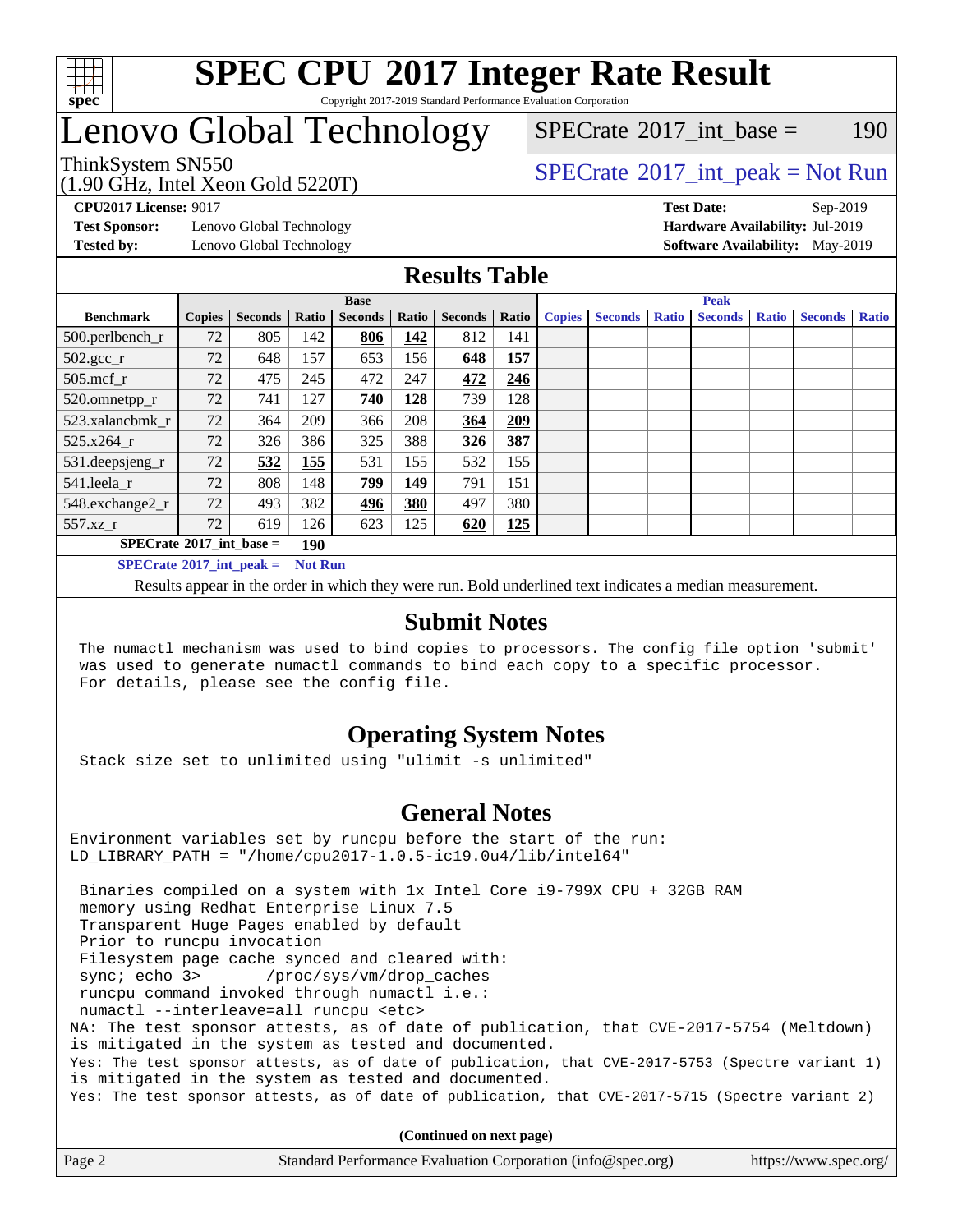

# **[SPEC CPU](http://www.spec.org/auto/cpu2017/Docs/result-fields.html#SPECCPU2017IntegerRateResult)[2017 Integer Rate Result](http://www.spec.org/auto/cpu2017/Docs/result-fields.html#SPECCPU2017IntegerRateResult)**

Copyright 2017-2019 Standard Performance Evaluation Corporation

# Lenovo Global Technology

 $SPECTate^{\circ}2017$  int base = 190

(1.90 GHz, Intel Xeon Gold 5220T)

ThinkSystem SN550<br>  $\begin{array}{c}\n\text{SPECrate} \textcirc 2017\_int\_peak = Not Run \\
\text{SPECrate} \textcirc 2017\_int\_peak = Not Run\n\end{array}$  $\begin{array}{c}\n\text{SPECrate} \textcirc 2017\_int\_peak = Not Run \\
\text{SPECrate} \textcirc 2017\_int\_peak = Not Run\n\end{array}$  $\begin{array}{c}\n\text{SPECrate} \textcirc 2017\_int\_peak = Not Run \\
\text{SPECrate} \textcirc 2017\_int\_peak = Not Run\n\end{array}$ 

**[Test Sponsor:](http://www.spec.org/auto/cpu2017/Docs/result-fields.html#TestSponsor)** Lenovo Global Technology **[Hardware Availability:](http://www.spec.org/auto/cpu2017/Docs/result-fields.html#HardwareAvailability)** Jul-2019 **[Tested by:](http://www.spec.org/auto/cpu2017/Docs/result-fields.html#Testedby)** Lenovo Global Technology **[Software Availability:](http://www.spec.org/auto/cpu2017/Docs/result-fields.html#SoftwareAvailability)** May-2019

**[CPU2017 License:](http://www.spec.org/auto/cpu2017/Docs/result-fields.html#CPU2017License)** 9017 **[Test Date:](http://www.spec.org/auto/cpu2017/Docs/result-fields.html#TestDate)** Sep-2019

### **[General Notes \(Continued\)](http://www.spec.org/auto/cpu2017/Docs/result-fields.html#GeneralNotes)**

is mitigated in the system as tested and documented. Yes: The test sponsor attests, as of date of publication, that CVE-2018-3640 (Spectre variant 3a) is mitigated in the system as tested and documented. Yes: The test sponsor attests, as of date of publication, that CVE-2018-3639 (Spectre variant 4) is mitigated in the system as tested and documented. **[Platform Notes](http://www.spec.org/auto/cpu2017/Docs/result-fields.html#PlatformNotes)** BIOS configuration: Choose Operating Mode set to Maximum Performance Trusted Execution Technology set to Enable SNC set to Enable Stale AtoS set to Enable Sysinfo program /home/cpu2017-1.0.5-ic19.0u4/bin/sysinfo Rev: r5974 of 2018-05-19 9bcde8f2999c33d61f64985e45859ea9

running on linux-4brr Fri Sep 13 01:29:10 2019

 SUT (System Under Test) info as seen by some common utilities. For more information on this section, see <https://www.spec.org/cpu2017/Docs/config.html#sysinfo>

 From /proc/cpuinfo model name : Intel(R) Xeon(R) Gold 5220T CPU @ 1.90GHz 2 "physical id"s (chips) 72 "processors" cores, siblings (Caution: counting these is hw and system dependent. The following excerpts from /proc/cpuinfo might not be reliable. Use with caution.) cpu cores : 18 siblings : 36 physical 0: cores 0 1 2 3 4 8 9 10 11 16 17 18 19 20 24 25 26 27

physical 1: cores 0 1 2 3 4 8 9 10 11 16 17 18 19 20 24 25 26 27

From lscpu:

Architecture: x86\_64 CPU op-mode(s): 32-bit, 64-bit Byte Order: Little Endian  $CPU(s):$  72 On-line CPU(s) list: 0-71 Thread(s) per core: 2 Core(s) per socket: 18 Socket(s): 2 NUMA node(s): 4 Vendor ID: GenuineIntel CPU family: 6 Model: 85 Model name: Intel(R) Xeon(R) Gold 5220T CPU @ 1.90GHz

**(Continued on next page)**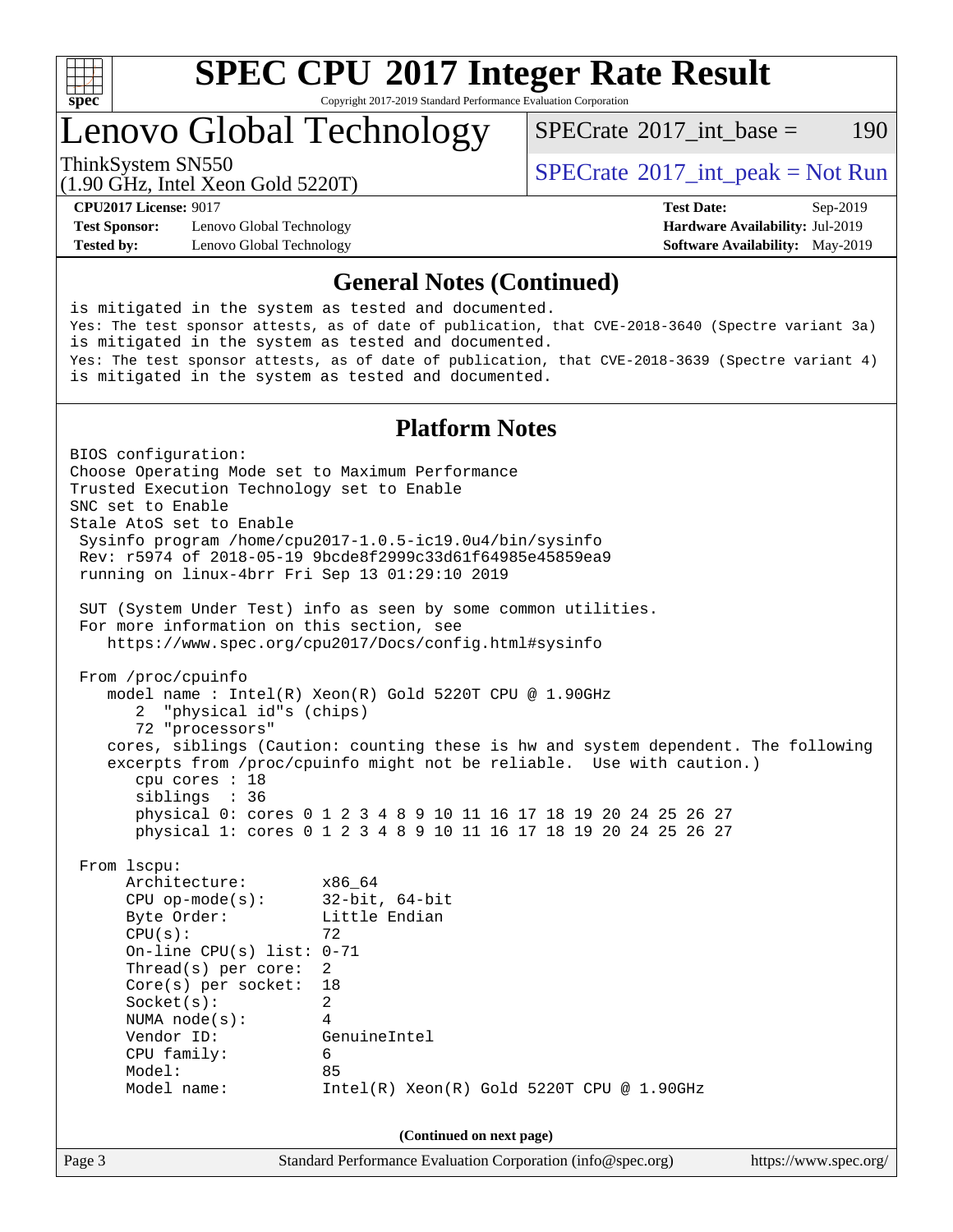

# **[SPEC CPU](http://www.spec.org/auto/cpu2017/Docs/result-fields.html#SPECCPU2017IntegerRateResult)[2017 Integer Rate Result](http://www.spec.org/auto/cpu2017/Docs/result-fields.html#SPECCPU2017IntegerRateResult)**

Copyright 2017-2019 Standard Performance Evaluation Corporation

Lenovo Global Technology

 $SPECTate@2017_int\_base = 190$ 

(1.90 GHz, Intel Xeon Gold 5220T)

ThinkSystem SN550<br>(1.90 GHz, Intel Xeon Gold 5220T) [SPECrate](http://www.spec.org/auto/cpu2017/Docs/result-fields.html#SPECrate2017intpeak)®[2017\\_int\\_peak = N](http://www.spec.org/auto/cpu2017/Docs/result-fields.html#SPECrate2017intpeak)ot Run

**[Test Sponsor:](http://www.spec.org/auto/cpu2017/Docs/result-fields.html#TestSponsor)** Lenovo Global Technology **[Hardware Availability:](http://www.spec.org/auto/cpu2017/Docs/result-fields.html#HardwareAvailability)** Jul-2019 **[Tested by:](http://www.spec.org/auto/cpu2017/Docs/result-fields.html#Testedby)** Lenovo Global Technology **[Software Availability:](http://www.spec.org/auto/cpu2017/Docs/result-fields.html#SoftwareAvailability)** May-2019

**[CPU2017 License:](http://www.spec.org/auto/cpu2017/Docs/result-fields.html#CPU2017License)** 9017 **[Test Date:](http://www.spec.org/auto/cpu2017/Docs/result-fields.html#TestDate)** Sep-2019

### **[Platform Notes \(Continued\)](http://www.spec.org/auto/cpu2017/Docs/result-fields.html#PlatformNotes)**

| Stepping:                                                                                         | 7                                                                                                                                                    |
|---------------------------------------------------------------------------------------------------|------------------------------------------------------------------------------------------------------------------------------------------------------|
| CPU MHz:                                                                                          | 1900.000                                                                                                                                             |
| $CPU$ $max$ $MHz$ :                                                                               | 3900.0000                                                                                                                                            |
| CPU min MHz:                                                                                      | 800.0000                                                                                                                                             |
| BogoMIPS:                                                                                         | 3800.00                                                                                                                                              |
| Virtualization:                                                                                   | $VT - x$                                                                                                                                             |
| L1d cache:                                                                                        | 32K                                                                                                                                                  |
| Lli cache:                                                                                        | 32K                                                                                                                                                  |
| L2 cache:                                                                                         | 1024K                                                                                                                                                |
| L3 cache:                                                                                         | 25344K                                                                                                                                               |
| NUMA node0 CPU(s):                                                                                | $0-2, 5, 6, 9, 10, 14, 15, 36-38, 41, 42, 45, 46, 50, 51$                                                                                            |
| NUMA $node1$ $CPU(s):$                                                                            | 3, 4, 7, 8, 11-13, 16, 17, 39, 40, 43, 44, 47-49, 52, 53                                                                                             |
| NUMA $node2$ $CPU(s):$                                                                            | 18-20, 23, 24, 27, 28, 32, 33, 54-56, 59, 60, 63, 64, 68, 69                                                                                         |
| NUMA $node3$ $CPU(s):$                                                                            | 21, 22, 25, 26, 29-31, 34, 35, 57, 58, 61, 62, 65-67, 70, 71                                                                                         |
| Flags:                                                                                            | fpu vme de pse tsc msr pae mce cx8 apic sep mtrr pge mca cmov                                                                                        |
|                                                                                                   | pat pse36 clflush dts acpi mmx fxsr sse sse2 ss ht tm pbe syscall nx pdpelgb rdtscp                                                                  |
|                                                                                                   | lm constant_tsc art arch_perfmon pebs bts rep_good nopl xtopology nonstop_tsc cpuid                                                                  |
|                                                                                                   | aperfmperf pni pclmulqdq dtes64 ds_cpl vmx smx est tm2 ssse3 sdbg fma cx16 xtpr pdcm                                                                 |
|                                                                                                   | pcid dca sse4_1 sse4_2 x2apic movbe popcnt tsc_deadline_timer aes xsave avx f16c                                                                     |
|                                                                                                   | rdrand lahf_lm abm 3dnowprefetch cpuid_fault epb cat_13 cdp_13 invpcid_single                                                                        |
|                                                                                                   | intel_ppin ssbd mba ibrs ibpb stibp tpr_shadow vnmi flexpriority ept vpid fsgsbase                                                                   |
|                                                                                                   | tsc_adjust bmil hle avx2 smep bmi2 erms invpcid rtm cqm mpx rdt_a avx512f avx512dq                                                                   |
|                                                                                                   | rdseed adx smap clflushopt clwb intel_pt avx512cd avx512bw avx512vl xsaveopt xsavec                                                                  |
|                                                                                                   | xgetbvl xsaves cqm_llc cqm_occup_llc cqm_mbm_total cqm_mbm_local dtherm ida arat pln                                                                 |
|                                                                                                   | pts pku ospke avx512_vnni flush_lld arch_capabilities                                                                                                |
| /proc/cpuinfo cache data<br>cache size : 25344 KB<br>physical chip.<br>$available: 4 nodes (0-3)$ | From numactl --hardware WARNING: a numactl 'node' might or might not correspond to a<br>node 0 cpus: 0 1 2 5 6 9 10 14 15 36 37 38 41 42 45 46 50 51 |
| node 0 size: 96365 MB                                                                             |                                                                                                                                                      |
| node 0 free: 90069 MB                                                                             | node 1 cpus: 3 4 7 8 11 12 13 16 17 39 40 43 44 47 48 49 52 53                                                                                       |
| node 1 size: 96754 MB                                                                             |                                                                                                                                                      |
| node 1 free: 96445 MB                                                                             |                                                                                                                                                      |
|                                                                                                   | node 2 cpus: 18 19 20 23 24 27 28 32 33 54 55 56 59 60 63 64 68 69                                                                                   |
| node 2 size: 96725 MB                                                                             |                                                                                                                                                      |
| node 2 free: 96521 MB                                                                             |                                                                                                                                                      |
|                                                                                                   | node 3 cpus: 21 22 25 26 29 30 31 34 35 57 58 61 62 65 66 67 70 71                                                                                   |
| node 3 size: 96751 MB                                                                             |                                                                                                                                                      |
| node 3 free: 96544 MB                                                                             |                                                                                                                                                      |
| node distances:                                                                                   |                                                                                                                                                      |
| 1<br>node<br>0<br>2<br>3                                                                          |                                                                                                                                                      |
| 0:<br>10<br>11<br>21<br>21                                                                        |                                                                                                                                                      |
|                                                                                                   |                                                                                                                                                      |
|                                                                                                   | (Continued on next page)                                                                                                                             |
|                                                                                                   | $C_{\alpha}$ <b>C</b> <sub>a</sub> $G_{\alpha}$                                                                                                      |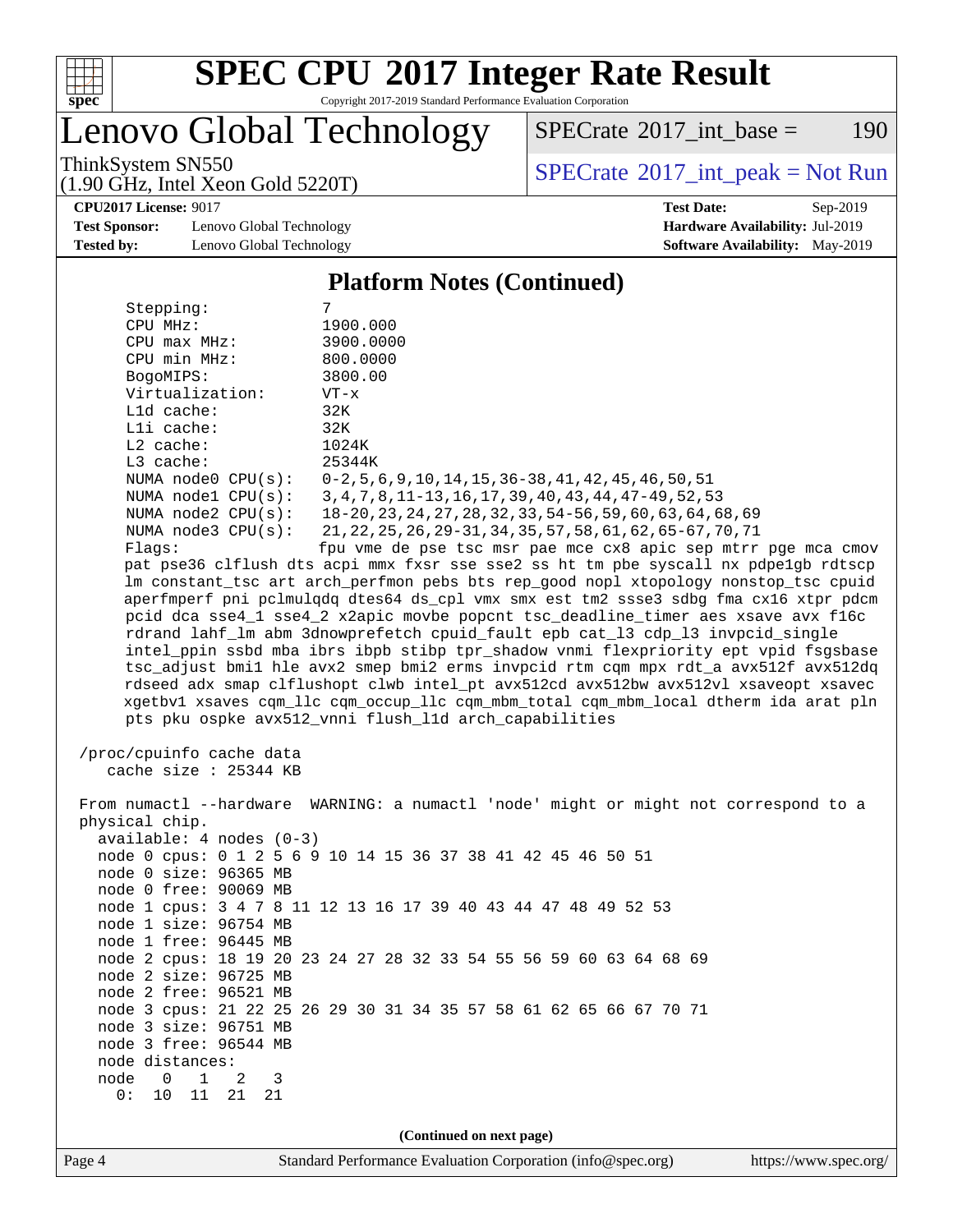| spec <sup>®</sup>                                                                                                                    |                                                                                                                                                                                                                        |                              | Copyright 2017-2019 Standard Performance Evaluation Corporation      | <b>SPEC CPU®2017 Integer Rate Result</b>                                                                                                                                                                                                                                                                                                                                                                             |                                                                                         |          |
|--------------------------------------------------------------------------------------------------------------------------------------|------------------------------------------------------------------------------------------------------------------------------------------------------------------------------------------------------------------------|------------------------------|----------------------------------------------------------------------|----------------------------------------------------------------------------------------------------------------------------------------------------------------------------------------------------------------------------------------------------------------------------------------------------------------------------------------------------------------------------------------------------------------------|-----------------------------------------------------------------------------------------|----------|
| Lenovo Global Technology                                                                                                             |                                                                                                                                                                                                                        |                              |                                                                      | $SPECrate^{\circledast}2017$ int base =                                                                                                                                                                                                                                                                                                                                                                              |                                                                                         | 190      |
| ThinkSystem SN550<br>$(1.90 \text{ GHz}, \text{Intel Xeon Gold } 5220 \text{T})$                                                     |                                                                                                                                                                                                                        |                              |                                                                      | $SPECrate^{\circledcirc}2017\_int\_peak = Not Run$                                                                                                                                                                                                                                                                                                                                                                   |                                                                                         |          |
| <b>CPU2017 License: 9017</b><br><b>Test Sponsor:</b><br><b>Tested by:</b>                                                            | Lenovo Global Technology<br>Lenovo Global Technology                                                                                                                                                                   |                              |                                                                      |                                                                                                                                                                                                                                                                                                                                                                                                                      | <b>Test Date:</b><br>Hardware Availability: Jul-2019<br>Software Availability: May-2019 | Sep-2019 |
|                                                                                                                                      |                                                                                                                                                                                                                        |                              | <b>Platform Notes (Continued)</b>                                    |                                                                                                                                                                                                                                                                                                                                                                                                                      |                                                                                         |          |
| 1:<br>11<br>2:<br>21<br>3:<br>21<br>From /proc/meminfo<br>MemTotal:<br>HugePages_Total:<br>Hugepagesize:<br>os-release:<br>ID="sles" | 10<br>21<br>21<br>21<br>10<br>11<br>21<br>11<br>10<br>From /etc/*release* /etc/*version*<br>NAME="SLES"<br>VERSION="15"<br>VERSION_ID="15"<br>ID LIKE="suse"<br>$ANSI$ _COLOR="0;32"<br>CPE_NAME="cpe:/o:suse:sles:15" | 395874900 kB<br>0<br>2048 kB | PRETTY_NAME="SUSE Linux Enterprise Server 15"                        |                                                                                                                                                                                                                                                                                                                                                                                                                      |                                                                                         |          |
| uname $-a$ :                                                                                                                         | x86_64 x86_64 x86_64 GNU/Linux                                                                                                                                                                                         |                              |                                                                      | Linux linux-4brr 4.12.14-25.13-default #1 SMP Tue Aug 14 15:07:35 UTC 2018 (947aa51)                                                                                                                                                                                                                                                                                                                                 |                                                                                         |          |
|                                                                                                                                      | Kernel self-reported vulnerability status:                                                                                                                                                                             |                              |                                                                      |                                                                                                                                                                                                                                                                                                                                                                                                                      |                                                                                         |          |
| IBPB, IBRS FW                                                                                                                        | CVE-2017-5754 (Meltdown):                                                                                                                                                                                              |                              | Not affected                                                         | CVE-2017-5753 (Spectre variant 1): Mitigation: __user pointer sanitization<br>CVE-2017-5715 (Spectre variant 2): Mitigation: Indirect Branch Restricted Speculation,                                                                                                                                                                                                                                                 |                                                                                         |          |
|                                                                                                                                      | run-level 3 Sep 13 01:27                                                                                                                                                                                               |                              |                                                                      |                                                                                                                                                                                                                                                                                                                                                                                                                      |                                                                                         |          |
| Filesystem<br>/dev/sdb3                                                                                                              | SPEC is set to: /home/cpu2017-1.0.5-ic19.0u4<br>xfs                                                                                                                                                                    | 891G                         | Type Size Used Avail Use% Mounted on<br>76G 816G<br>$9\frac{6}{6}$ / |                                                                                                                                                                                                                                                                                                                                                                                                                      |                                                                                         |          |
| Memory:                                                                                                                              | BIOS Lenovo -[IVE141E-2.30]- 07/02/2019                                                                                                                                                                                |                              |                                                                      | Additional information from dmidecode follows. WARNING: Use caution when you interpret<br>this section. The 'dmidecode' program reads system data which is "intended to allow<br>hardware to be accurately determined", but the intent may not be met, as there are<br>frequent changes to hardware, firmware, and the "DMTF SMBIOS" standard.<br>24x Samsung M393A2K43CB2-CVF 16 GB 2 rank 2933, configured at 2666 |                                                                                         |          |
|                                                                                                                                      | (End of data from sysinfo program)                                                                                                                                                                                     |                              |                                                                      |                                                                                                                                                                                                                                                                                                                                                                                                                      |                                                                                         |          |
|                                                                                                                                      |                                                                                                                                                                                                                        |                              |                                                                      |                                                                                                                                                                                                                                                                                                                                                                                                                      |                                                                                         |          |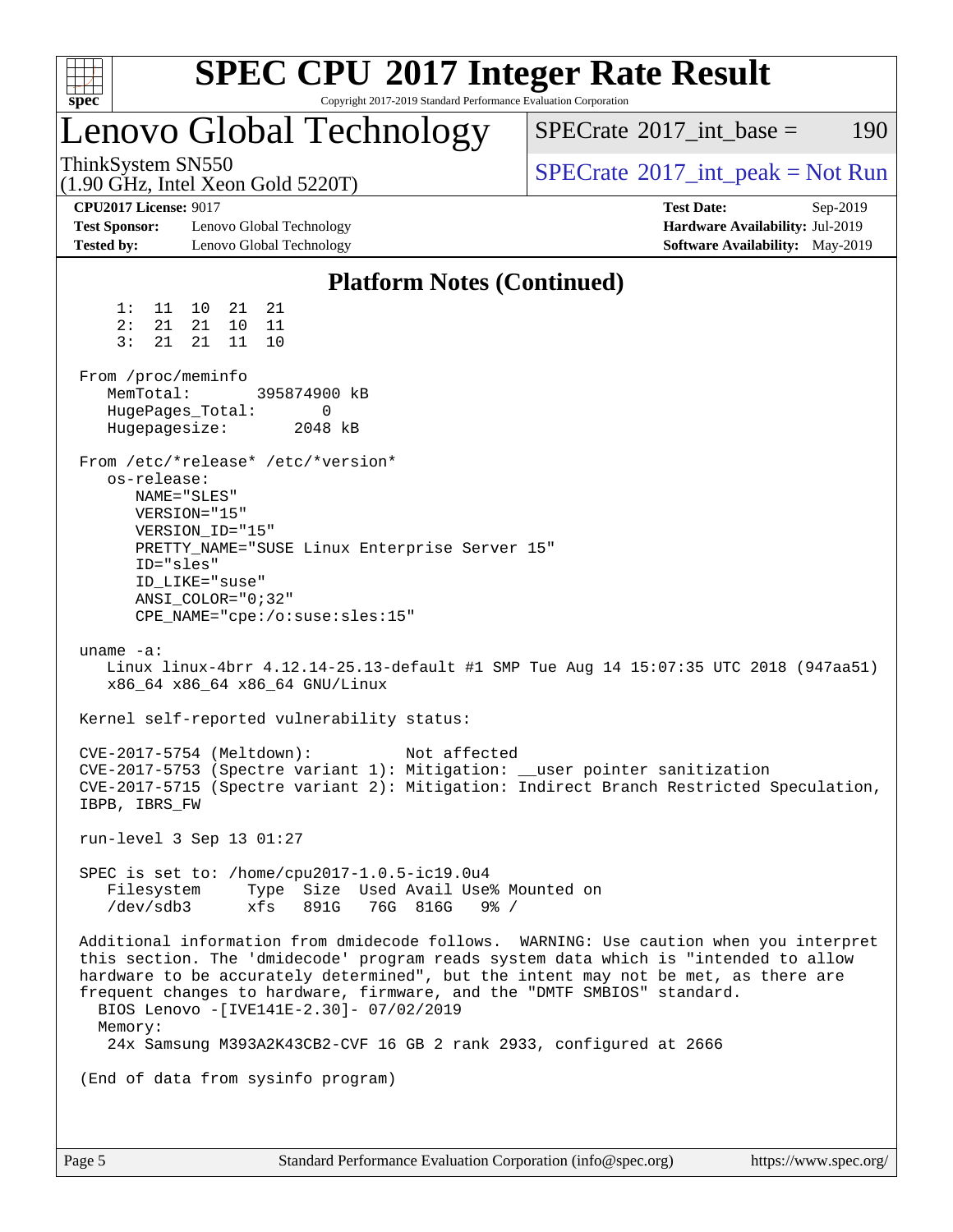

### **[SPEC CPU](http://www.spec.org/auto/cpu2017/Docs/result-fields.html#SPECCPU2017IntegerRateResult)[2017 Integer Rate Result](http://www.spec.org/auto/cpu2017/Docs/result-fields.html#SPECCPU2017IntegerRateResult)** Copyright 2017-2019 Standard Performance Evaluation Corporation

# Lenovo Global Technology

 $SPECTate$ <sup>®</sup>[2017\\_int\\_base =](http://www.spec.org/auto/cpu2017/Docs/result-fields.html#SPECrate2017intbase) 190

(1.90 GHz, Intel Xeon Gold 5220T)

ThinkSystem SN550<br>(1.00 GHz, Intel Year Gold 5220T) [SPECrate](http://www.spec.org/auto/cpu2017/Docs/result-fields.html#SPECrate2017intpeak)®[2017\\_int\\_peak = N](http://www.spec.org/auto/cpu2017/Docs/result-fields.html#SPECrate2017intpeak)ot Run

**[Test Sponsor:](http://www.spec.org/auto/cpu2017/Docs/result-fields.html#TestSponsor)** Lenovo Global Technology **[Hardware Availability:](http://www.spec.org/auto/cpu2017/Docs/result-fields.html#HardwareAvailability)** Jul-2019 **[Tested by:](http://www.spec.org/auto/cpu2017/Docs/result-fields.html#Testedby)** Lenovo Global Technology **[Software Availability:](http://www.spec.org/auto/cpu2017/Docs/result-fields.html#SoftwareAvailability)** May-2019

**[CPU2017 License:](http://www.spec.org/auto/cpu2017/Docs/result-fields.html#CPU2017License)** 9017 **[Test Date:](http://www.spec.org/auto/cpu2017/Docs/result-fields.html#TestDate)** Sep-2019

### **[Compiler Version Notes](http://www.spec.org/auto/cpu2017/Docs/result-fields.html#CompilerVersionNotes)**

| 500.perlbench $r(base)$ 502.qcc $r(base)$ 505.mcf $r(base)$<br>$\mathcal{C}$<br>525.x264 r(base) 557.xz r(base)                                                                        |
|----------------------------------------------------------------------------------------------------------------------------------------------------------------------------------------|
| Intel(R) C Intel(R) 64 Compiler for applications running on Intel(R) 64,<br>Version 19.0.4.227 Build 20190416                                                                          |
| Copyright (C) 1985-2019 Intel Corporation. All rights reserved.                                                                                                                        |
| 520.omnetpp $r(base)$ 523.xalancbmk $r(base)$ 531.deepsjeng $r(base)$<br>$C++$<br>$541.$ leela r(base)                                                                                 |
| Intel(R) $C++$ Intel(R) 64 Compiler for applications running on Intel(R) 64,<br>Version 19.0.4.227 Build 20190416<br>Copyright (C) 1985-2019 Intel Corporation. All rights reserved.   |
| Fortran   548.exchange2 $r(base)$                                                                                                                                                      |
| Intel(R) Fortran Intel(R) 64 Compiler for applications running on Intel(R)<br>64, Version 19.0.4.227 Build 20190416<br>Copyright (C) 1985-2019 Intel Corporation. All rights reserved. |
|                                                                                                                                                                                        |

### **[Base Compiler Invocation](http://www.spec.org/auto/cpu2017/Docs/result-fields.html#BaseCompilerInvocation)**

[C benchmarks](http://www.spec.org/auto/cpu2017/Docs/result-fields.html#Cbenchmarks): [icc -m64 -std=c11](http://www.spec.org/cpu2017/results/res2019q4/cpu2017-20190916-18225.flags.html#user_CCbase_intel_icc_64bit_c11_33ee0cdaae7deeeab2a9725423ba97205ce30f63b9926c2519791662299b76a0318f32ddfffdc46587804de3178b4f9328c46fa7c2b0cd779d7a61945c91cd35)

[C++ benchmarks:](http://www.spec.org/auto/cpu2017/Docs/result-fields.html#CXXbenchmarks) [icpc -m64](http://www.spec.org/cpu2017/results/res2019q4/cpu2017-20190916-18225.flags.html#user_CXXbase_intel_icpc_64bit_4ecb2543ae3f1412ef961e0650ca070fec7b7afdcd6ed48761b84423119d1bf6bdf5cad15b44d48e7256388bc77273b966e5eb805aefd121eb22e9299b2ec9d9)

[Fortran benchmarks](http://www.spec.org/auto/cpu2017/Docs/result-fields.html#Fortranbenchmarks): [ifort -m64](http://www.spec.org/cpu2017/results/res2019q4/cpu2017-20190916-18225.flags.html#user_FCbase_intel_ifort_64bit_24f2bb282fbaeffd6157abe4f878425411749daecae9a33200eee2bee2fe76f3b89351d69a8130dd5949958ce389cf37ff59a95e7a40d588e8d3a57e0c3fd751)

## **[Base Portability Flags](http://www.spec.org/auto/cpu2017/Docs/result-fields.html#BasePortabilityFlags)**

 500.perlbench\_r: [-DSPEC\\_LP64](http://www.spec.org/cpu2017/results/res2019q4/cpu2017-20190916-18225.flags.html#b500.perlbench_r_basePORTABILITY_DSPEC_LP64) [-DSPEC\\_LINUX\\_X64](http://www.spec.org/cpu2017/results/res2019q4/cpu2017-20190916-18225.flags.html#b500.perlbench_r_baseCPORTABILITY_DSPEC_LINUX_X64) 502.gcc\_r: [-DSPEC\\_LP64](http://www.spec.org/cpu2017/results/res2019q4/cpu2017-20190916-18225.flags.html#suite_basePORTABILITY502_gcc_r_DSPEC_LP64) 505.mcf\_r: [-DSPEC\\_LP64](http://www.spec.org/cpu2017/results/res2019q4/cpu2017-20190916-18225.flags.html#suite_basePORTABILITY505_mcf_r_DSPEC_LP64) 520.omnetpp\_r: [-DSPEC\\_LP64](http://www.spec.org/cpu2017/results/res2019q4/cpu2017-20190916-18225.flags.html#suite_basePORTABILITY520_omnetpp_r_DSPEC_LP64)

**(Continued on next page)**

Page 6 Standard Performance Evaluation Corporation [\(info@spec.org\)](mailto:info@spec.org) <https://www.spec.org/>